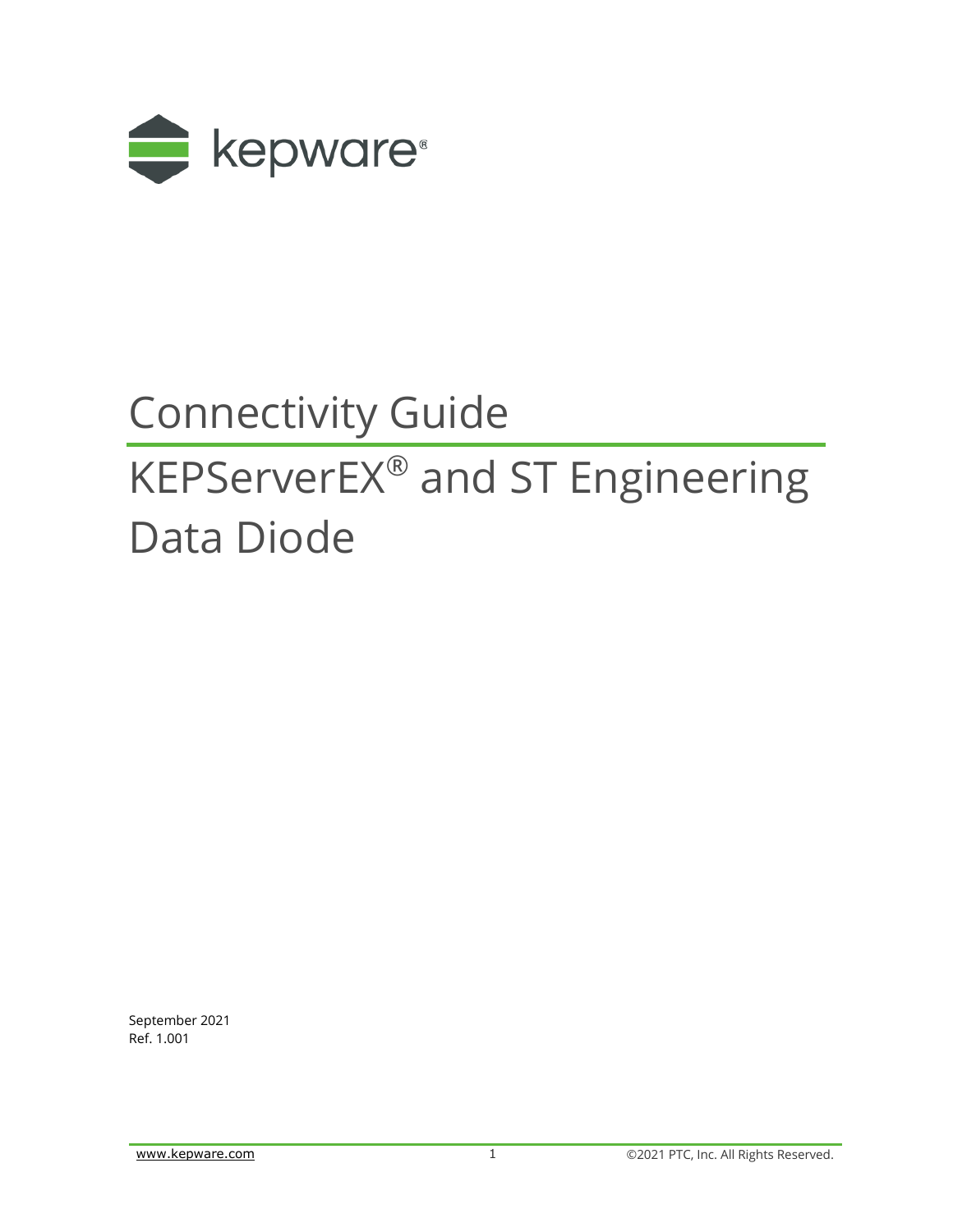## **Table of Contents**

| 1. |     |  |
|----|-----|--|
|    | 1.1 |  |
|    |     |  |
| 2. |     |  |
| 3. |     |  |
| 4. |     |  |
|    |     |  |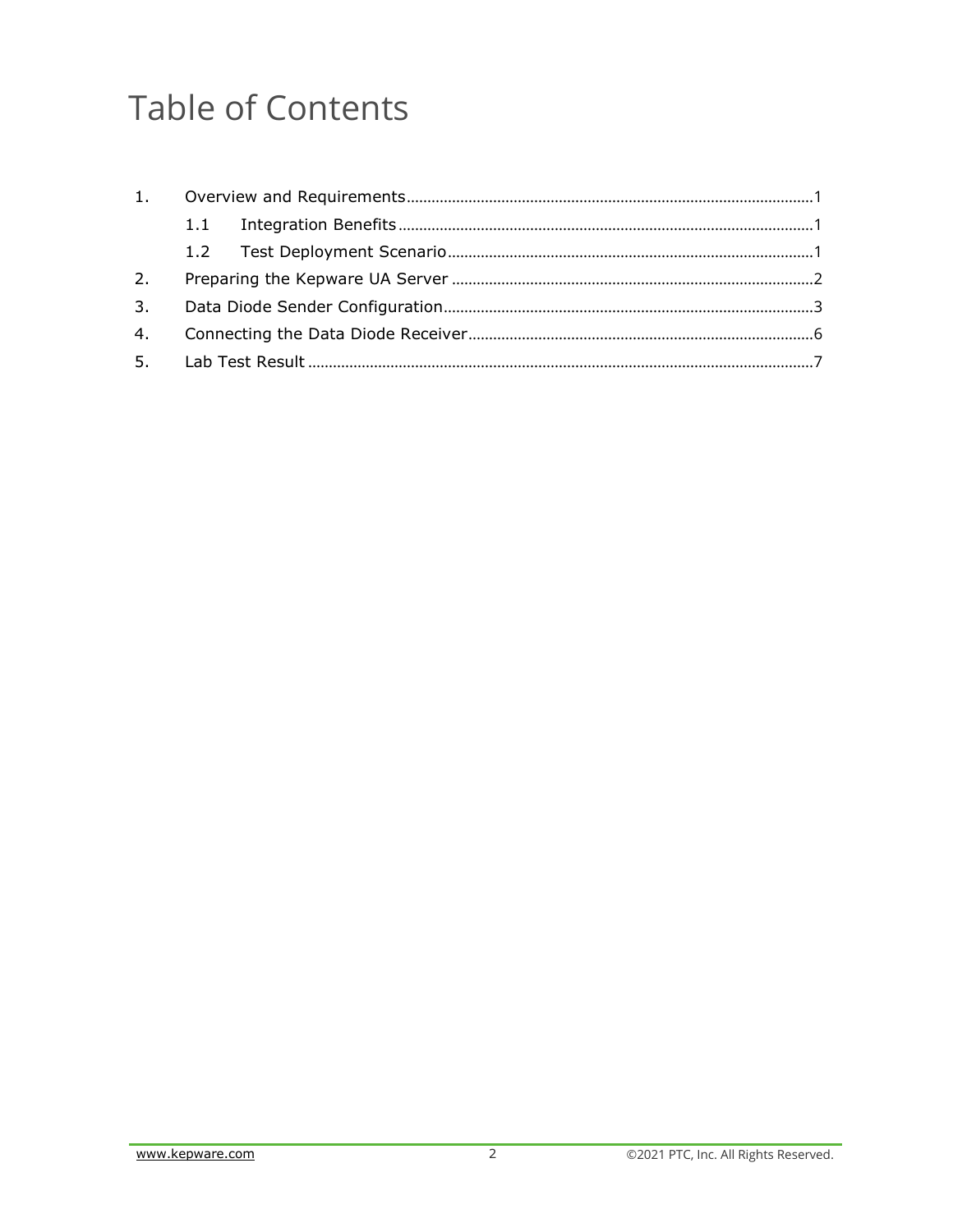### <span id="page-2-0"></span>**1. Overview and Requirements**

This guide demonstrates the use of the ST Engineering Data Diode in between a pair of KEPServerEX OPC servers to secure the industrial network and provide one-way traffic between a typical OT and IT network layer.



A data diode is a unidirectional communication hardware that enforces one-way data transfers across the networks. The ST Engineering Data Diode has been tested for up to 40,000 tags (word) at one second data change rate.

*Find out more about the product at [https://www.stengg.com/cross-domain-cybersecurity.](https://www.stengg.com/cross-domain-cybersecurity)*

#### <span id="page-2-1"></span>1.1 Integration Benefits

- Ensures unidirectional (physical layer one way) data transfer to protect critical OT system.
- Supports all OPC UA built-in data types.
- Configures with KEPServerEX Automatic Tag Creation.
- Real-time without data loss:
	- Real-time value update based on subscription
	- Periodically queries of every monitored nodes' values with re-transmit to ensure no loss
- Broad range device integration with more than 150 device drivers, client drivers, and advanced plug-ins.

#### <span id="page-2-2"></span>1.2 Test Deployment Scenario



On the OT network, a copy of KEPServerEX was installed and connected to various OT assets using various drivers. A pair of the data diodes sits between and data is transferred internally across the data diode sender and receiver via the built-in OPC UA clients in the data diode sender and exposed via the UA server on the data diode receiver.

The data diodes constructs and the model and sends across the network by iteratively defining two parameters, namely the NodeID (data leaf) and its parent (Node Reference). *Refer to information below about defining the [parent NodeID.](#page-5-0)*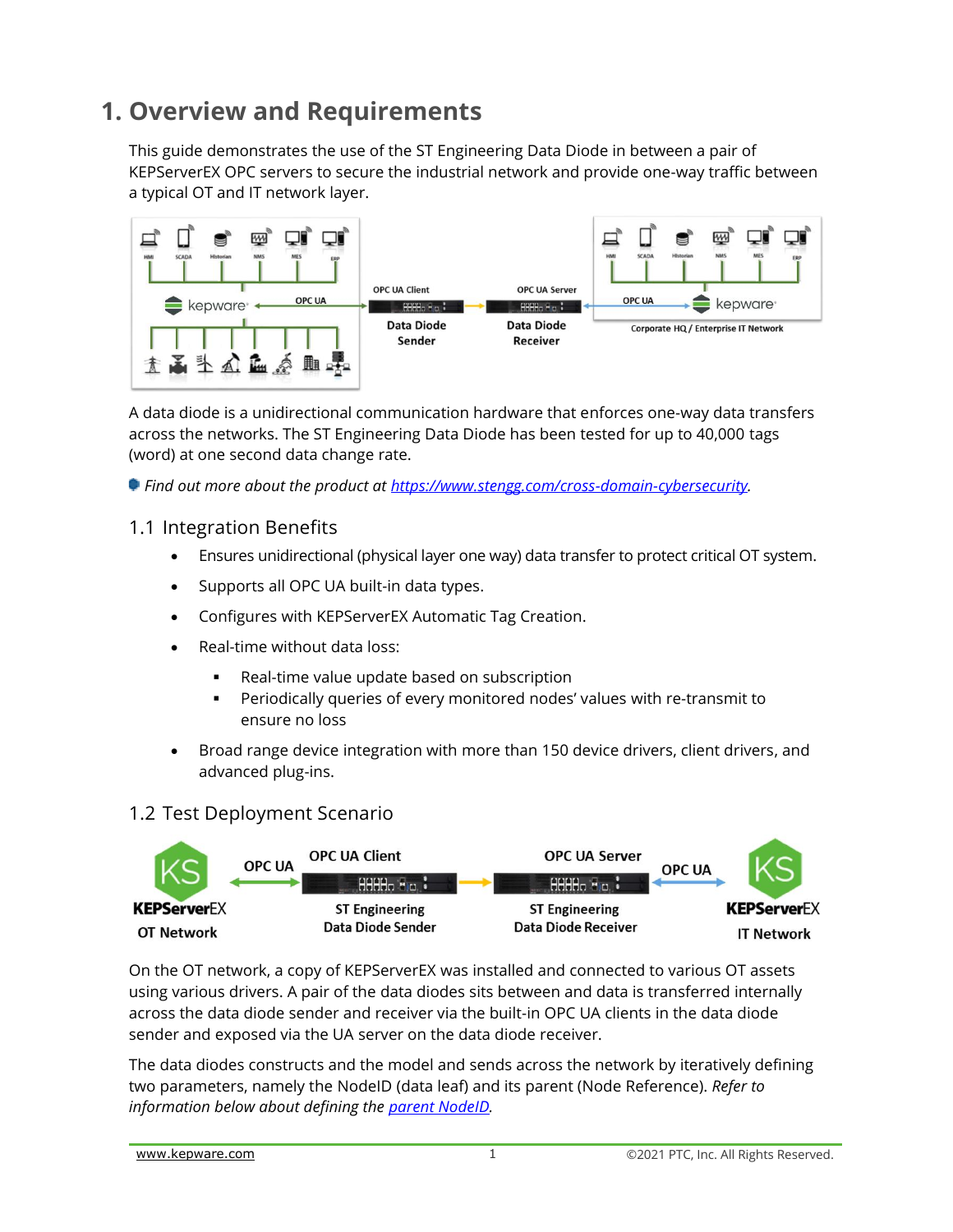### <span id="page-3-0"></span>**2. Preparing the Kepware UA Server**

**CAUTION:** This guide uses the anonymous security policy and anonymous login (NOT secure for use in production).

*Refer to [Secure OPC UA Tunneling with KEPServerEX](https://www.kepware.com/getattachment/d31f9741-6a16-41ca-ab9c-e5c738386b73/secure-opc-ua-tunneling.pdf) for instructions on how to create an authenticated version of the UA connection.*

- 1. In KEPServerEX, right click on the **Project** and select **Properties…**.
- 2. Set the property to **Allow Anonymous Login** for client session to **Yes**.



| .             |                             |     |              |
|---------------|-----------------------------|-----|--------------|
| General       | Enable                      | Yes |              |
| OPC DA        | Log diagnostics             | No  |              |
| <b>OPC UA</b> | □ Client Sessions           |     |              |
| DDE.          | Allow anonymous login       | Yes | $\checkmark$ |
| OPC AE        | Max connections             | 128 |              |
| OPC HDA       | Minimum session timeout (s) | 15  |              |
| ThingWorx     | Maximum session timeout (s) | -60 |              |
|               | Tag cache timeout $(e)$     | к   |              |
|               |                             |     |              |

| OPC UA Configuration                   |
|----------------------------------------|
| Quick Client<br><b>License Utility</b> |
| Help<br>Support Information            |
| Fxit                                   |

3. Enable the server endpoint by right clicking the admin icon and selecting **OPC UA Configuration**.

|                           |  |                     | Server Endpoints   Trusted Clients   Discovery Servers   Trusted Servers   Instance Certificates |  |
|---------------------------|--|---------------------|--------------------------------------------------------------------------------------------------|--|
|                           |  |                     |                                                                                                  |  |
| URL                       |  | Security            |                                                                                                  |  |
| opc.tcp://127.0.0.1:49320 |  | Basic256Sha256 (SE) |                                                                                                  |  |

4. Under **Server Endpoints**, add in the appropriate NIC binding and select **None**.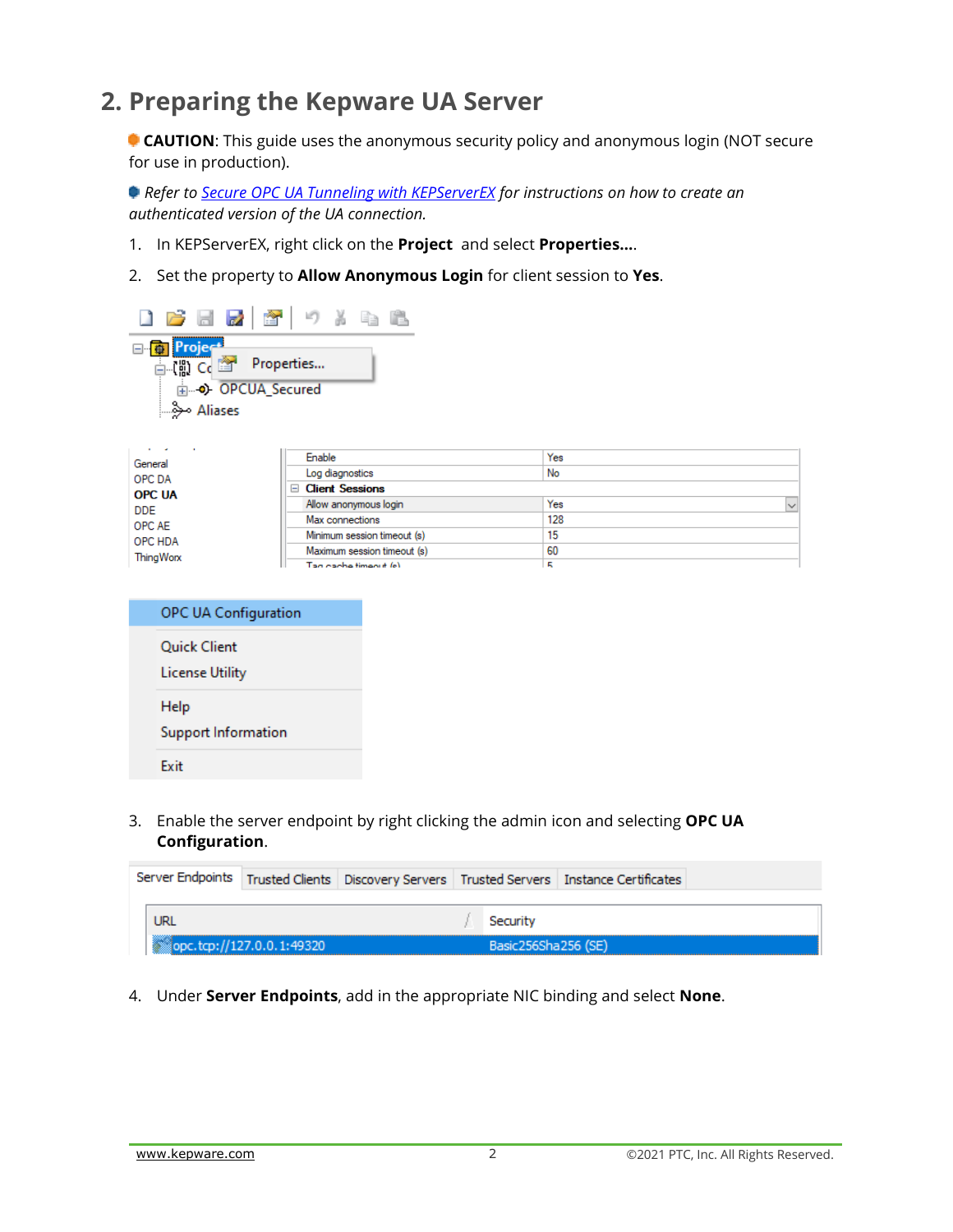| <b>Security Policies</b>     |                  |              |  |  |
|------------------------------|------------------|--------------|--|--|
| Basic256Sha256               | Sign and Encrypt | $\checkmark$ |  |  |
| Basic256 (Deprecated)        | Sign and Encrypt |              |  |  |
| Basic 128Rsa 15 (Deprecated) | Sign and Encrypt |              |  |  |
| $\sqrt{ }$ None (Insecure)   |                  |              |  |  |
|                              | Cancel<br>ОК     | Help         |  |  |
| <b>Stop Runtime Service</b>  |                  |              |  |  |
| Reinitialize                 |                  |              |  |  |

<span id="page-4-0"></span>5. Reinitialize the server via the KEPServerEX Administrator tool.

### **3. Data Diode Sender Configuration**

Configure the OPC UA Client and KEPServerEX with the following steps.

- 1. Access the management portal via the management and login.
- 2. Under the data diode sender, select **Protocol > OPC UA**.
- 3. Set KEPServerEX **Endpoint** URL (typically, in the format of opc.tcp://<IP>:49320).
- **From the UA Configuration steps above where the UA Endpoint is enabled.**

| <b>TCP Connection</b> |                                    |        |
|-----------------------|------------------------------------|--------|
| Network Adapter:      | Localhost only                     | $\sim$ |
| Port Number:          | ۰<br>49320<br>$\ddot{\phantom{0}}$ |        |
|                       | opc.tcp://127.0.0.1:49320          |        |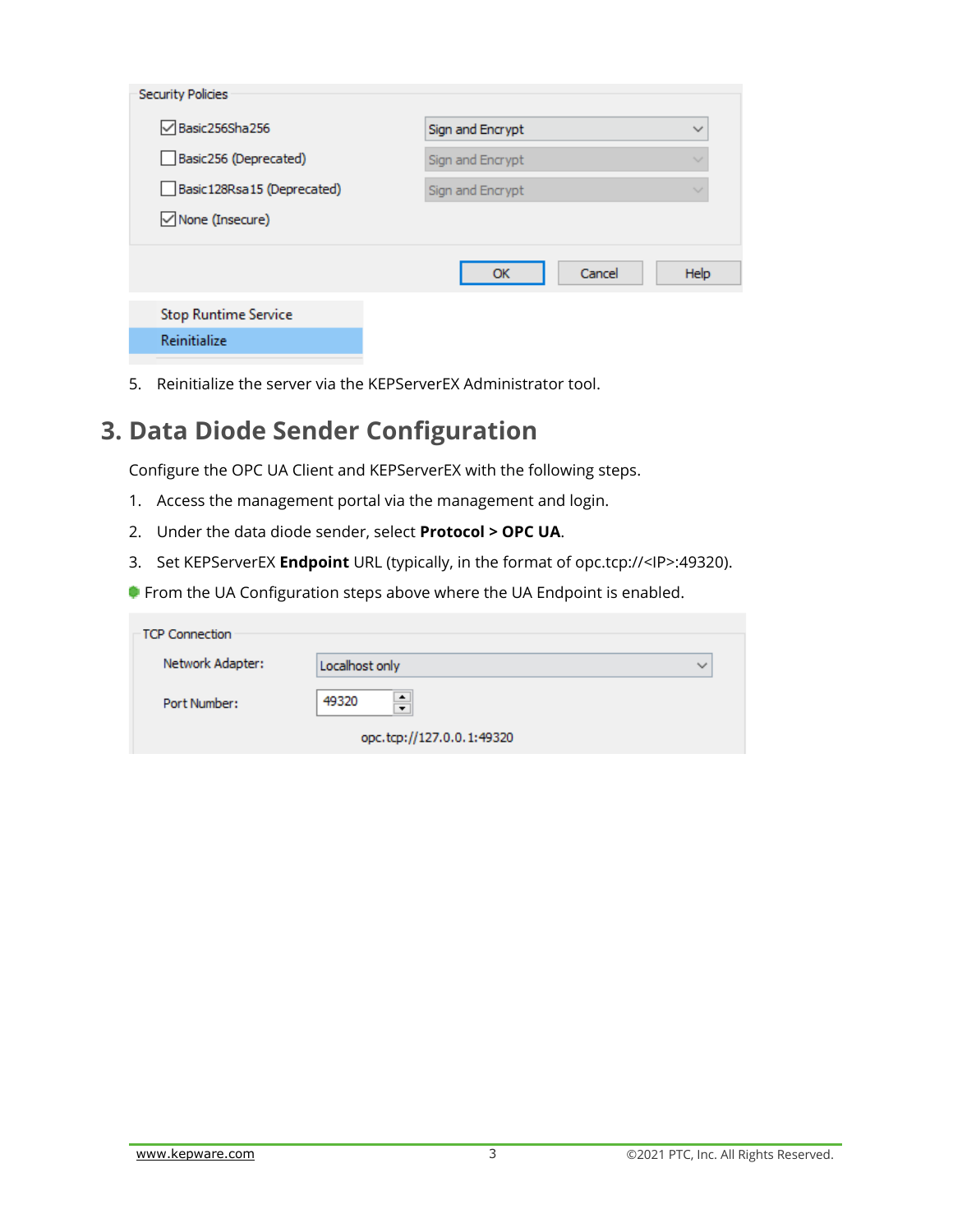|                                                                                                                                                                                         |   | Not secure 202.188.100.1:8443/secured/Protocol/OPCUA |                                   |                                                |                                       |                               |                     |                   |
|-----------------------------------------------------------------------------------------------------------------------------------------------------------------------------------------|---|------------------------------------------------------|-----------------------------------|------------------------------------------------|---------------------------------------|-------------------------------|---------------------|-------------------|
| Logged in as admin<br><b>谷</b> Home                                                                                                                                                     |   | ST Engineering                                       | Electronics                       |                                                | Data Diode Sender                     |                               |                     | O About 0 Log out |
| h Network                                                                                                                                                                               |   | General Settings                                     | <b>EMB Server</b>                 | TOP                                            | UDP                                   | <b>ILMTP Gateway</b>          | <b>HTTP Gateway</b> | OPC UA            |
| <b>M</b> Whitelist                                                                                                                                                                      |   |                                                      |                                   |                                                | <b>OPC UA Client</b>                  |                               |                     |                   |
| <b>E HA</b>                                                                                                                                                                             |   |                                                      |                                   | Endpoint <sup>0</sup> :                        |                                       | opc.tcp://192.168.0.212:49320 |                     |                   |
| Protocol                                                                                                                                                                                |   |                                                      | Reload nodes structure <b>O</b> : |                                                |                                       |                               |                     |                   |
| Service Mgmt                                                                                                                                                                            |   |                                                      |                                   |                                                | Reload                                |                               |                     |                   |
| <b>Logs</b>                                                                                                                                                                             |   |                                                      |                                   | Refresh interval (s) $\mathbf{\Theta}$ :       | 10                                    |                               |                     |                   |
| A Alerts                                                                                                                                                                                | v |                                                      |                                   |                                                | Add Node ID (max 10)                  |                               |                     |                   |
| <b>@</b> Diagnostic                                                                                                                                                                     |   | Index <b>O</b>                                       | Namespace                         |                                                | Data type for Identifier <sup>O</sup> |                               | <b>Identifier</b>   | <b>Delete</b>     |
| $\blacktriangleright$ Maintenance                                                                                                                                                       |   |                                                      |                                   |                                                | Add Reference (max 10)                | IG 1                          |                     |                   |
| Configuration                                                                                                                                                                           |   |                                                      |                                   |                                                |                                       |                               |                     |                   |
| Activation                                                                                                                                                                              |   | Index <b>O</b>                                       | Namespace                         |                                                | Data type for Identifier <sup>O</sup> |                               | <b>Identifier</b>   | <b>Delete</b>     |
| <br><td></td> <td></td> <td><b>Concision &amp; CT Engine</b></td> <td>ainn Flactonnics 3019 - Data Floche Sandar Man</td> <td></td> <td><b>Double US Staff</b></td> <td></td> <td></td> |   |                                                      | <b>Concision &amp; CT Engine</b>  | ainn Flactonnics 3019 - Data Floche Sandar Man |                                       | <b>Double US Staff</b>        |                     |                   |

- 4. To add the data to the sender node of the data diode pair, click **Add Node ID** button**.**
- 5. Enter the namespace, data type and the identifier string for the respective hierarchy. For example, for Kepware. To add all data under Channel1:
	- a. namespace = 2 (provided by UA Server)
	- b. Datatype of identifier = select from dropdown (uint, guid, string , bytearray)
	- c. identifier = Channel1

| Logged in as admin                  | <b>General Settings</b> | <b>SMB Server</b>                                                                             | <b>TCP</b>             | <b>UDP</b>                                    | <b>Modbus</b>     | OPC UA        |
|-------------------------------------|-------------------------|-----------------------------------------------------------------------------------------------|------------------------|-----------------------------------------------|-------------------|---------------|
| <b>谷</b> Home                       |                         |                                                                                               |                        |                                               |                   |               |
| 品 Network                           |                         |                                                                                               |                        | <b>OPC UA Client</b>                          |                   |               |
| ີ<br><b>M</b> Whitelist             |                         |                                                                                               | Endpoint $\bullet$ :   | opc.tcp://192.168.0.210:51210/UA/SampleServer |                   |               |
| $\check{ }$<br>$H = H$              |                         | Reload nodes structure $\bigoplus$ :                                                          |                        | Reload                                        |                   |               |
| Protocol                            |                         | Refresh interval (s) $\bigcirc$ :                                                             |                        | 10                                            |                   |               |
| Service Mgmt                        |                         |                                                                                               |                        | Add Node ID (max 10)                          |                   |               |
| $\blacksquare$ Logs                 |                         |                                                                                               |                        |                                               |                   |               |
| <b>A</b> Alerts                     | Index <b>O</b>          | <b>Namespace</b>                                                                              |                        | Data type for Identifier<br>$\bullet$         | <b>Identifier</b> | <b>Delete</b> |
| $\checkmark$<br><b>@</b> Diagnostic | $\mathbf{0}$            |                                                                                               | uint                   | $\check{ }$                                   |                   |               |
| $\frac{1}{2}$ Maintenance           |                         |                                                                                               | Add Reference (max 10) | $\bf{G}$                                      |                   |               |
| Configuration                       | Index <b>O</b>          | <b>Namespace</b>                                                                              |                        | Data type for Identifier $\bigoplus$          | <b>Identifier</b> | <b>Delete</b> |
| $\blacktriangleright$ Activation    |                         |                                                                                               |                        |                                               |                   |               |
| 3rd Party App>                      |                         |                                                                                               |                        | Save                                          |                   |               |
|                                     |                         | Convright @ ST Engineering Electronics 2021 - Data Diode Sender Management Portal v1 9 4 3 PL |                        |                                               |                   |               |

- <span id="page-5-0"></span>6. Now, define its parent node of the NodeID. In this case, the parent object is the root object folder (namespace = 0, NodeID type = uint, identifier = 85).
	- a. Namespace = 0
	- b. Datatype = uint
	- c. Identifier = 85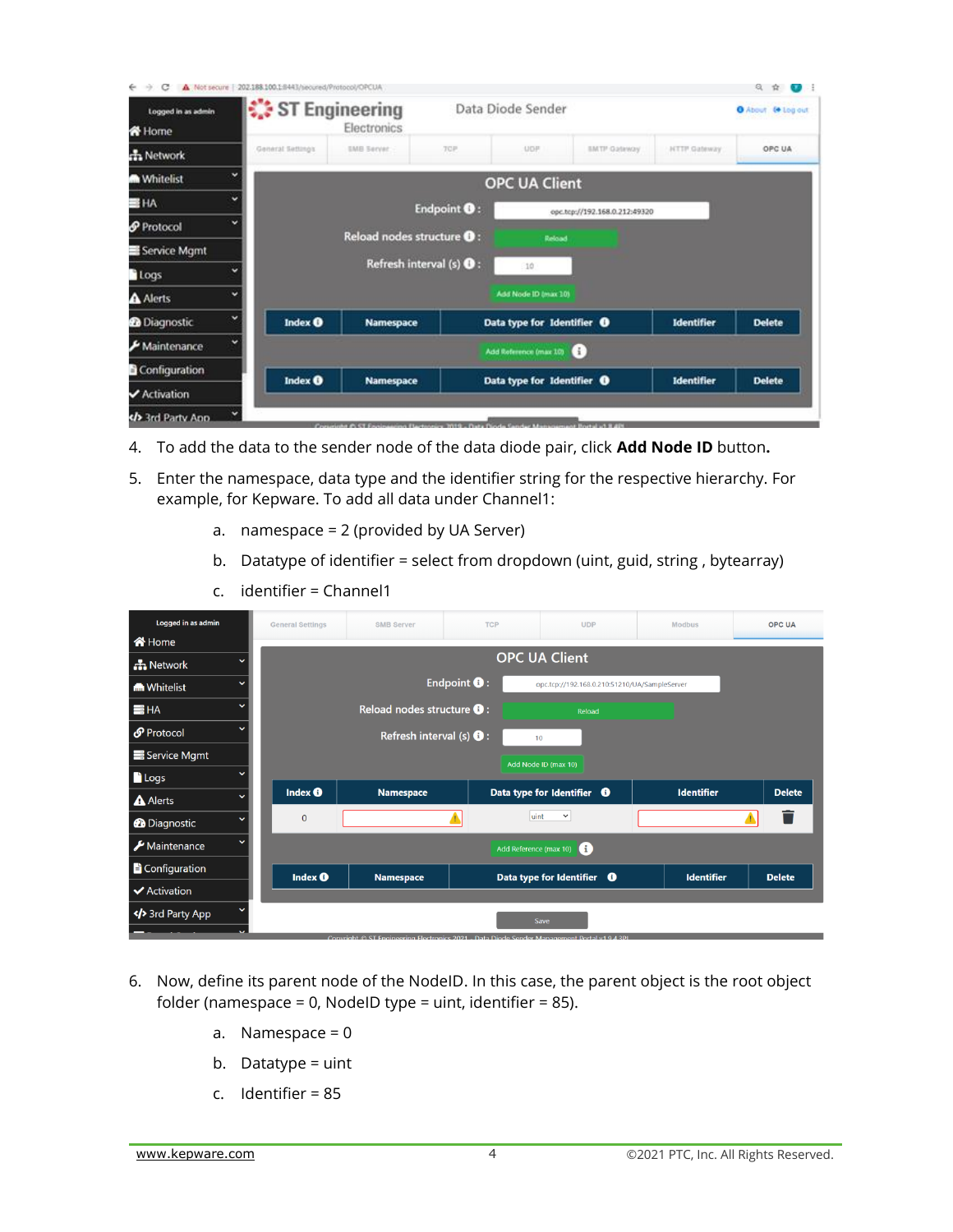

#### ۰ **Notes**:

- The data diode subscribes to the configured node and all its sub nodes. Once any node's value is changed, the value is sent to the data diode receiver. In this case, all monitoring node parent nodes.
- A poll is periodically issued as a watchdog mechanism.
- Load node structure is only required during the first-time setup.

| Logged in as admin             |                         |                  | Add Node ID (max 10)                   |                      | $-1$ $-1$<br>$\sim$ |
|--------------------------------|-------------------------|------------------|----------------------------------------|----------------------|---------------------|
| <b>谷</b> Home                  | Index <sup>O</sup>      | <b>Namespace</b> | Data type for namespace <sup>(1)</sup> | <b>Identifier</b>    | <b>Delete</b>       |
| <b>A</b> Network               | $\bullet$               | $\overline{2}$   | string                                 | Channel1             | $\hfill\square$     |
| <b>M</b> Whitelist             |                         |                  |                                        |                      | $\Box$              |
| $H = H$                        | $\mathbf 1$             | $\overline{2}$   | string                                 | Channel <sub>2</sub> |                     |
| Protocol                       | $\overline{2}$          | $\overline{2}$   | string                                 | Channel3             | $\Box$              |
| Service Mgmt                   | $\overline{\mathbf{3}}$ | $\overline{2}$   | string                                 | Channel4             | $\hfill \square$    |
| <b>Logs</b>                    |                         |                  |                                        |                      |                     |
| $\triangle$ Alerts             | $\overline{4}$          | $\overline{2}$   | string                                 | Channel <sub>5</sub> | $\hfill\square$     |
| <b>@</b> Diagnostic            | 5                       | $\overline{2}$   | string                                 | Channel6             | $\hfill\square$     |
| $\bigtriangledown$ Maintenance | $6\phantom{.}6$         | $\overline{2}$   | string                                 | Channel7             | $\Box$              |
| Configuration                  |                         |                  |                                        |                      |                     |
| ✔ Activation                   | $\overline{7}$          | $\overline{2}$   | string                                 | Channel8             | $\hfill\square$     |
| Ird Party Appp                 |                         |                  | Add Reference (max 10)                 |                      |                     |
| Portal Settings                |                         |                  |                                        |                      |                     |
| Server Control                 | Index <b>O</b>          | <b>Namespace</b> | Data type for namespace <b>@</b>       | <b>Identifier</b>    | <b>Delete</b>       |
|                                | $\circ$                 | $\circ$          | uint                                   | 85                   | $\hfill\square$     |
|                                |                         |                  |                                        |                      |                     |
|                                |                         |                  | Save                                   |                      |                     |

C A Not secure | 202.188.100.101:8443/secured/Protocol/OPCUA

- 7. From service management, choose **Stop OPC UA Service**.
- 8. Click the button to **Reload** node structure.
- 9. From service management, choose **Start OPC UA Service**.
- 10. Check the log to ensure the node structure is loaded.

 $\odot$   $\leftrightarrow$   $\sqrt{v}$  :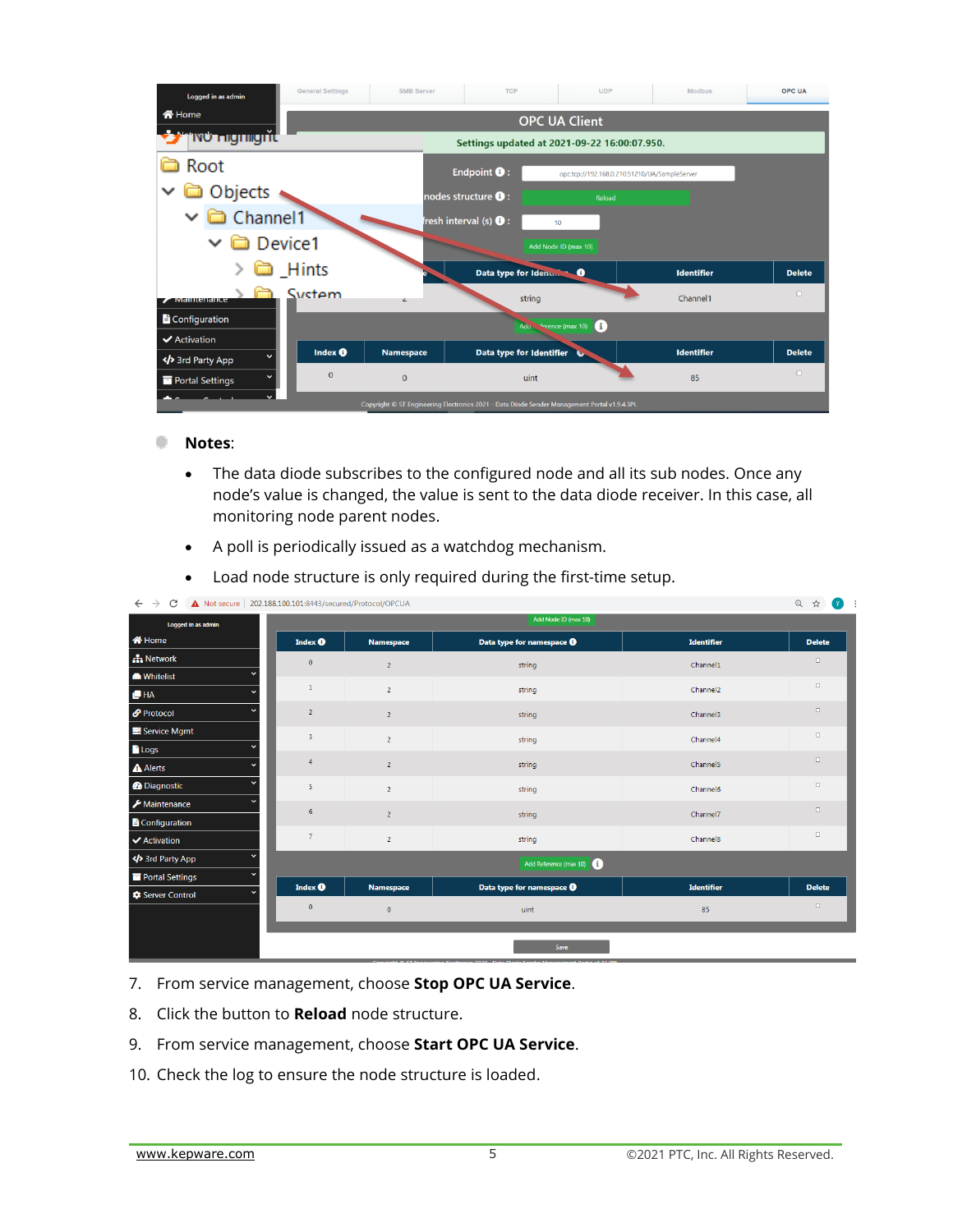11. The sample scenario is a project of 40,000 tags over eight channels using the Memory Based driver as the device simulator. The data is driven by Advanced Tags collected through the \_system.time\_second tag. Each of the channel has 1 device and 5000 tags.

| Project<br>事                             | ∧<br><b>Tag Name</b> | <b>Address</b> | Data Type | <b>Scan Rate</b> | Scaling |
|------------------------------------------|----------------------|----------------|-----------|------------------|---------|
| □【■】 Connectivity                        | <b></b> ataq1        | D0000          | Word      | 100              | None    |
| ⊟ सी≵ Channel1                           | taq2                 | D0002          | Word      | 100              | None    |
| <b>In Device1</b>                        | tag3                 | D0004          | Word      | 100              | None    |
| 山 <b>名 Channel2</b>                      |                      |                |           |                  |         |
| <b>A</b> Channel3                        | taq4                 | D0006          | Word      | 100              | None    |
| 山 <b>光 Channel4</b>                      | tag5                 | D0008          | Word      | 100              | None    |
| <b>A</b> Channel5                        | ⊠ tag6               | D0010          | Word      | 100              | None    |
| <b>A Channel6</b>                        | tag7                 | D0012          | Word      | 100              | None    |
| 山 <b>光 Channel7</b>                      | ⊠ tag8               | D0014          | Word      | 100              | None    |
| 由 & Channel8                             | tag9                 | D0016          | Word      | 100              | None    |
| 山 <b>くら</b> Generator                    | tag10                | D0018          | Word      | 100              | None    |
| Aliases موْ…                             | taq11⊠               | D0020          | Word      | 100              | None    |
| <b>Fille A<sup>t</sup></b> Advanced Tags | tag12                | D0022          | Word      | 100              | None    |
| □ 公 Alarms & Events                      | tag13                | D0024          | Word      | 100              | None    |
| Add Area                                 | taq14                | D0026          | Word      | 100              | None    |
| 열<br>Data Logger<br>Ė-                   | tag15                | D0028          | Word      | 100              | None    |
| Add Log Group                            | tag16                | D0030          | Word      | 100              | None    |

### <span id="page-7-0"></span>**4. Connecting the Data Diode Receiver**

The data diode receiver is connected through the OPC UA server interface.

- 1. Start the OPC UA service by choosing **Service Management… Start OPC UA Service**.
- 2. The UA endpoint of the device is listed under OPC UA tab under **Protocol… OPC UA**.

**Tip**: In the screen below, the OPC UA URL is opc.tcp://192.168.137.21:50210/UA/STEEServer.

| $\leftarrow$ $\rightarrow$<br>C     | A Not secure   202.188.100.102:8443/secured/Protocol/OPCUA |                                                                 |                      |                   | Q<br>☆<br>$\mathbf{y}$      |
|-------------------------------------|------------------------------------------------------------|-----------------------------------------------------------------|----------------------|-------------------|-----------------------------|
| Logged in as admin<br><b>N</b> Home | ें ST Engineering<br>Electronics                           | Data Diode Receiver                                             |                      |                   | About <sup>69</sup> Log out |
| <b>R</b> Network                    | <b>Edit Protocol</b>                                       | <b>General Settings</b>                                         |                      | <b>SMB Server</b> | <b>OPC UA</b>               |
| <b>M</b> Whitelist                  |                                                            |                                                                 | <b>OPC UA Server</b> |                   |                             |
| H                                   |                                                            | Listening address: opc.tcp://192.168.137.21:50210/UA/STEEServer |                      |                   |                             |
| Protocol                            |                                                            |                                                                 |                      |                   |                             |
| Service Mgmt                        |                                                            | Port $\bullet$ :                                                | 50210                |                   |                             |
| $\blacksquare$ Logs                 |                                                            | Accept untrusted certificate $\bigcirc$ :                       | o True • False       |                   |                             |
| <b>A</b> Alerts                     |                                                            | Disable no security policy option $\bullet$ :                   | • True • False       |                   |                             |
| <b><i>a</i></b> Diagnostic          |                                                            |                                                                 |                      |                   |                             |
| Maintenance                         |                                                            |                                                                 | Save                 |                   |                             |

- 3. The load test leveraged another KEPServerEX OPC UA client to connect the end point.
- 4. Similarly, the exact same project was set up with eight OPC UA channels, one device per channel, with 5000 tags inside to replicate the Kepware data source project.